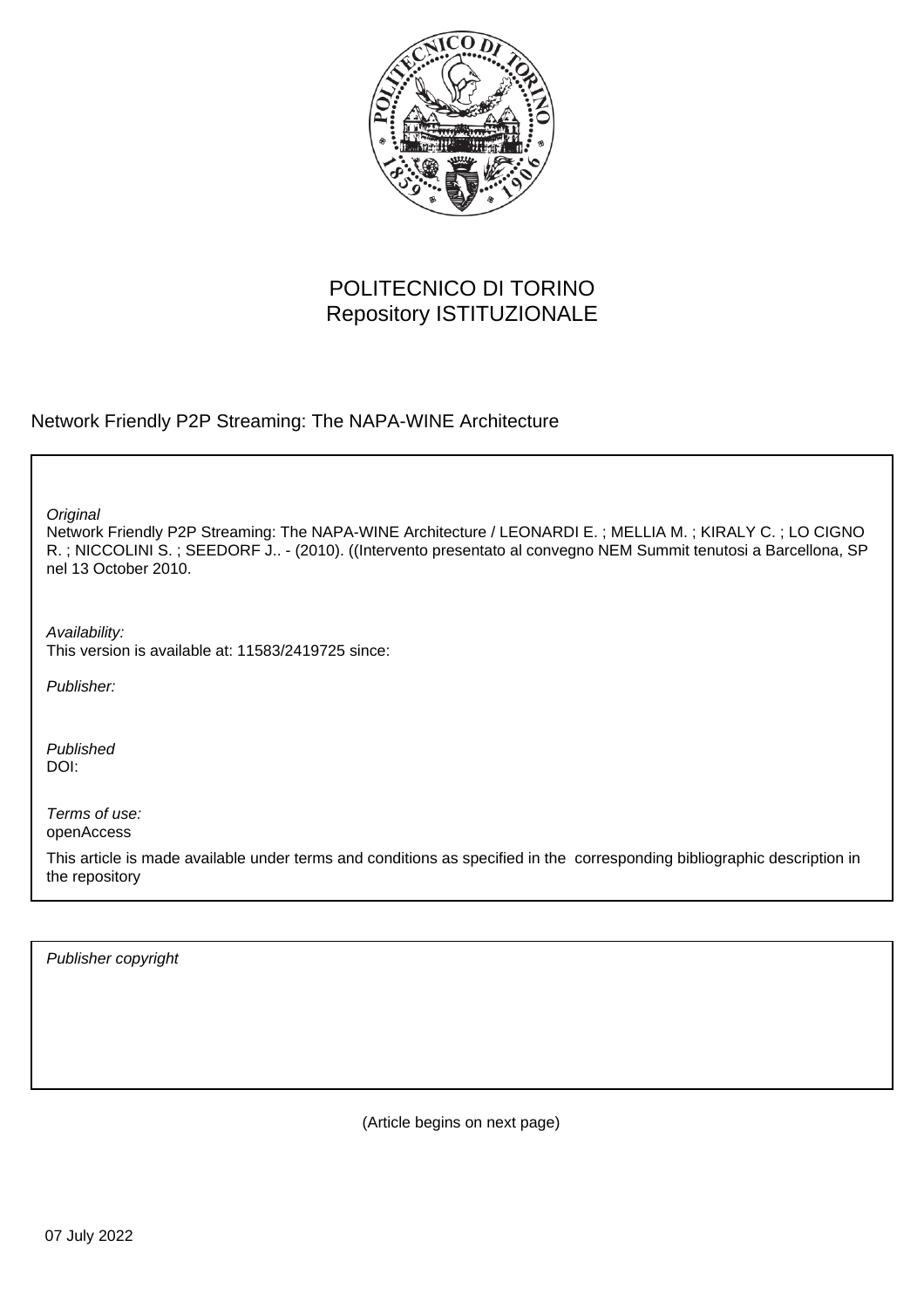# Network Friendly P2P Streaming: The NAPA-WINE Architecture

E.Leonardi<sup>1</sup>, M.Mellia<sup>1</sup>, C.Kiraly<sup>2</sup>, R. Lo Cigno<sup>2</sup>, S.Niccolini<sup>3</sup>, J.Seedorf<sup>3</sup> <sup>1</sup>Politecnico di Torino, Italy; <sup>2</sup>University of Trento, Italy; <sup>3</sup>NEC Research Laboratories, Heidelberg, Germany

E-mail: <sup>1</sup>{emilio.leonardi,marco.mellia}@polito.it, <sup>2</sup>{kiraly,locigno}@disi.unitn.it, 3 {seedorf,niccolini}@nw.neclab.eu

*Abstract:* **Streaming video on P2P overlays puts extremely high demands and stress on the underlying network, especially in case of TV and live streaming. The NAPA-WINE consortium has devised an overall architecture for live video streaming that supports the needs of the users and content providers, while being respective of networklevel needs, as reducing inter-AS traffic using ALTO-like services. Prototype applications following the proposed architecture and based on software libraries developed under GPL and LGPL licences by the consortium have already been implemented and are running both in partners premises and in demos showing the viability and performance of the solution.** 

**Keywords:** P2P TV, Live Streaming, Network Friendly, ALTO

# **1 INTRODUCTION**

In recent years, Peer-to-peer (P2P) technology became increasingly popular for video streaming applications, including TV services (P2P-TV). Examples of commercial P2P-TV include SopCast, TVAnts, PPLive, UUSee, and TVUplayer. The interest of the research community, content providers and network operators is also on the rise, though probably due to different reasons. Content providers see a novel opportunity to reach users, but at the same time they are concerned about the threats posed to their standard business models. Network operators are mainly worried by the stress posed by such a bandwidth-hungry and delay sensitive application on their infrastructure. The research community is stimulated by the opportunities offered by live P2P distribution and broadcasting [1], looking both for novel technical solutions and innovative business models.

NAPA-WINE (Network Aware P2P-TV Application over WIse NEtworks) is a three years project (STREP) within the 7-th Research Framework of the European Commission whose goal is finding innovative solutions for P2P live streaming to meet opportunities envisaged by content providers while soothing worries of network operators. Cooperation between network providers and P2P applications has been already proposed (e.g. [2]) and large consortia as the P4P project are considering it, but these works mainly address file sharing P2P applications, while P2P-TV or live-streaming in general have been neglected, probably due to the inherent difficulties of addressing a system with such tight performance demands.

In a P2P-TV system, a source divides the video stream into chunks of data, which are exchanged among nodes to distribute them to all participating peers. Peers form an overlay topology at the application layer, where neighbor peers are connected and exchange chunks using the underlying IP network. The IP and overlay layer are both "network" layers in that they both perform routing and forwarding of the data: packets in the IP layer and chunks (normally a sequence of packets) in the overlay.

In this context, the NAPA-WINE project proposes an innovative, network cooperative P2P architecture that explicitly targets the optimization of the quality perceived by the users while minimizing the impact on the underlying transport network. NAPA-WINE does not impose any structure on the overlay topology, which can be any type of generic mesh. The video distribution is chunk-based, but chunk construction is free enough to accommodate anything from a single video frame (even less if required) to large swaths of a video in case of nearly on-demand applications. The focus is on the design of a system empowering future P2P High Quality TV, a system where a source peer produces the video stream, chops it into chunks, and injects them in the overlay where peers cooperate to distribute them, without the need for the source to have enormous resources and bandwidth to support the service.



**Figure 1: NAPA-WINE Vision - IP routers and overlay nodes (peers) cooperate through monitoring and control capabilities, and ALTO interaction to optimize performance and network usage**

The architecture we envision is schematically represented in Fig. 1. The overlay and the IP network interact through monitoring and control capabilities with the aim of guaranteeing good quality to users and efficient use of resources to network operators. An additional element, not

**Corresponding author:** Renato Lo Cigno, University of Trento, Via Sommarive 14, Povo, 38123 Trento, Italy; Tel.+390461282026, e-mail:locigno@ disi.utnin.it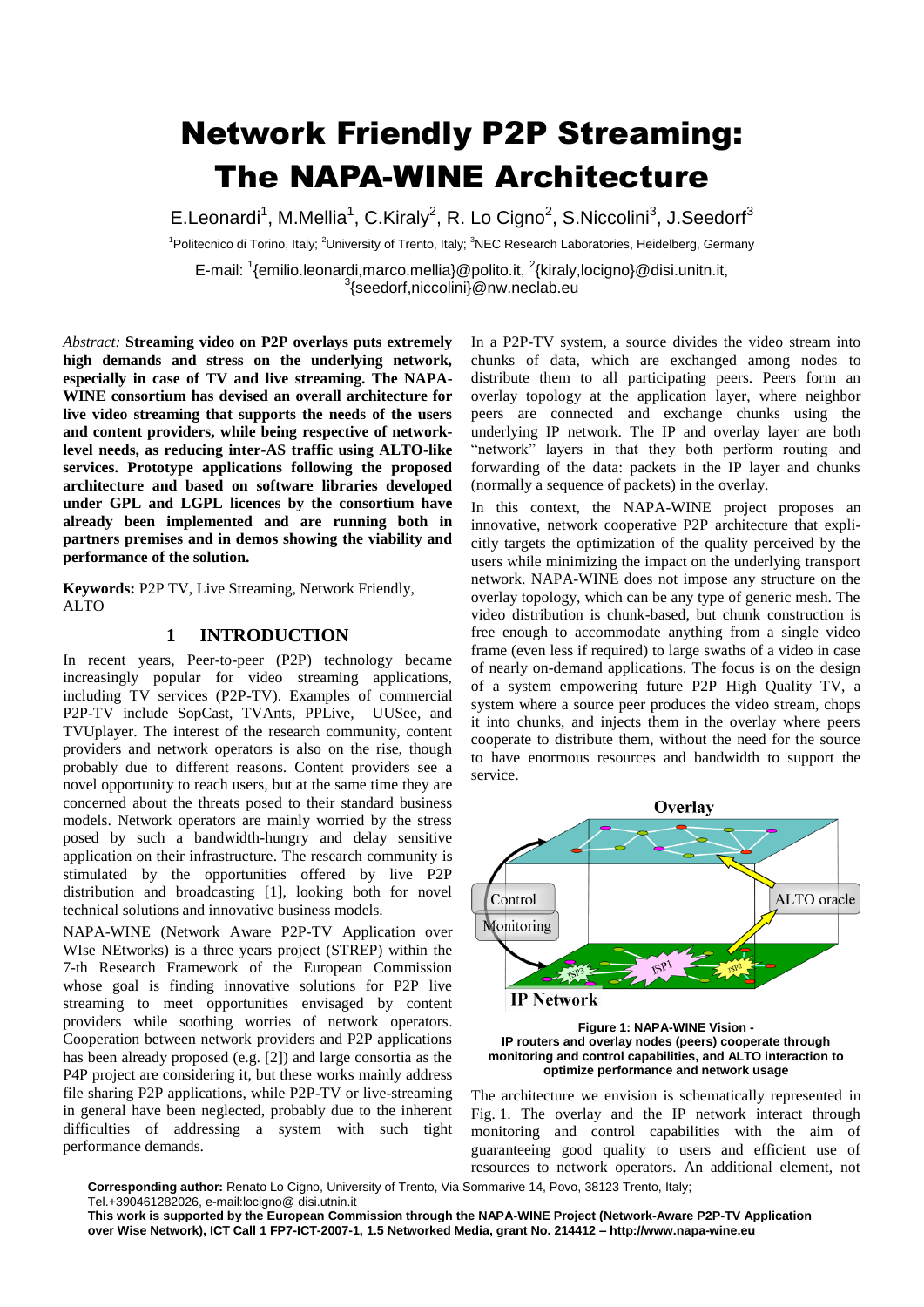mandatory, but definitely useful to optimize performance is the presence of an Application Layer Traffic Optimization (ALTO) oracle. As pursued by the IETF in the ALTO [3] working group with the contribution of NAPA-WINE partners, the network provider is given the capability to guide the P2P application, for example by explicitly publishing information about the status of its network, like link congestion or AS routing preferences.



**Figure 2: Logical architecture of a NAPA-WINE peer** 

The schematic representation of the NAPA-WINE protocol architecture is represented in Fig. 2, showing the functional blocks of a generic peer. An important element of the system is the built-in distributed monitoring tool that allows the application to continuously gather real time information both on network conditions and users' perceived performance. Information collected by the monitoring tool can be used to trigger reconfiguration of the overlay or to drive the scheduling of the chunk distribution protocol.

# **2 ARCHITECTURE OVERVIEW**

The architecture depicted in Fig. 2 is based on four main building blocks, plus the external ALTO server that can support the topology management providing information that cannot be measured at the application level. In the following we briefly outline the role and key features of each building block.

## **2.1 User Layer**

The User Layer is mainly responsible for of video encoding and its packaging into chunks (at the source) and dechunkization and decoding at receivers. Standard encoding tools like ffmpeg can be used by the User Layer, whose goal is not implementing a proprietary video encoder, but supporting as many as possible standard formats (MPEG1/2/4, H.264, etc.). Depending on the type of video source this may include analog/digital conversion, encoding and any other video manipulation that the content provider whish to do, like advertising introduction and similar. A fundamental and distinctive feature of the NAPA-WINE User Layer is the flexible chucking supported. Most standard P2P-TV system tend to either map one frame in one chunk, or to blindly cut the stream into constant size chunks, oblivious of any media characteristics. Both solutions are sub-optimal: the first one may lead to very small chunks posing high demands on the chunk trading unless a structured overlay is built; the second one leads to severe degradation when one chunk is lost, since the frame boundaries are violated and normally players badly handle this situation. The chunkizer of the User Layer enables instead smart chunking techniques, like for instance collecting

frames with different characteristics (e.g., I, P and B frames of MPEG flows) to be collected into separate chunks, that can be also treated with appropriate priorities by the chunk trader.

When the peer acts as receiver only, the user module reassembles the video stream from the series of received chunks, so that, after decoding, the video can be displayed.

Several instances of the User Layer can be combined within the same application allowing to watch a channel while recording another one, or having previews of different channels on the screen.

## **2.2 Peer Sampling and Topology Management**

A P2P-TV client needs to communicate very efficiently with other peers to receive and redistribute the huge amount of information embedded in a video stream. Information must arrive in nearly real-time and with small delay variation.

The application goal is then to deliver all the video information to all peers in the system in the smallest possible amount of time. One of the key enabling factors is who are the peers to communicate with, i.e. the neighborhood selection.



**Figure 3: Detailed architecture of the topology management and the chunk trading logical layers** 

Fig. 3 depicts the logical relationship between the functions that compose the overlay management, and the functions that compose the chunk trading (see Sect. 2.3). Interfaces toward the other layers and external services like ALTO are also indicated.

#### **2.2.1 Populating the Neighbourhood database**

The Neighbourhood database (in green with thick lines in Fig. 3) is populated as soon as a peer participates in the distribution of a TV channel. For the sake of clarity we describe the architecture as if only one channel is present, but as shown in Fig. 2, multiple User Layers and multiple Overlays can be present to manage multiple channels. Referring to Fig. 3, the components in yellow (thin lines) are related to chunk scheduling, transmission and reception described later, while those in blue (dashed lines) refer to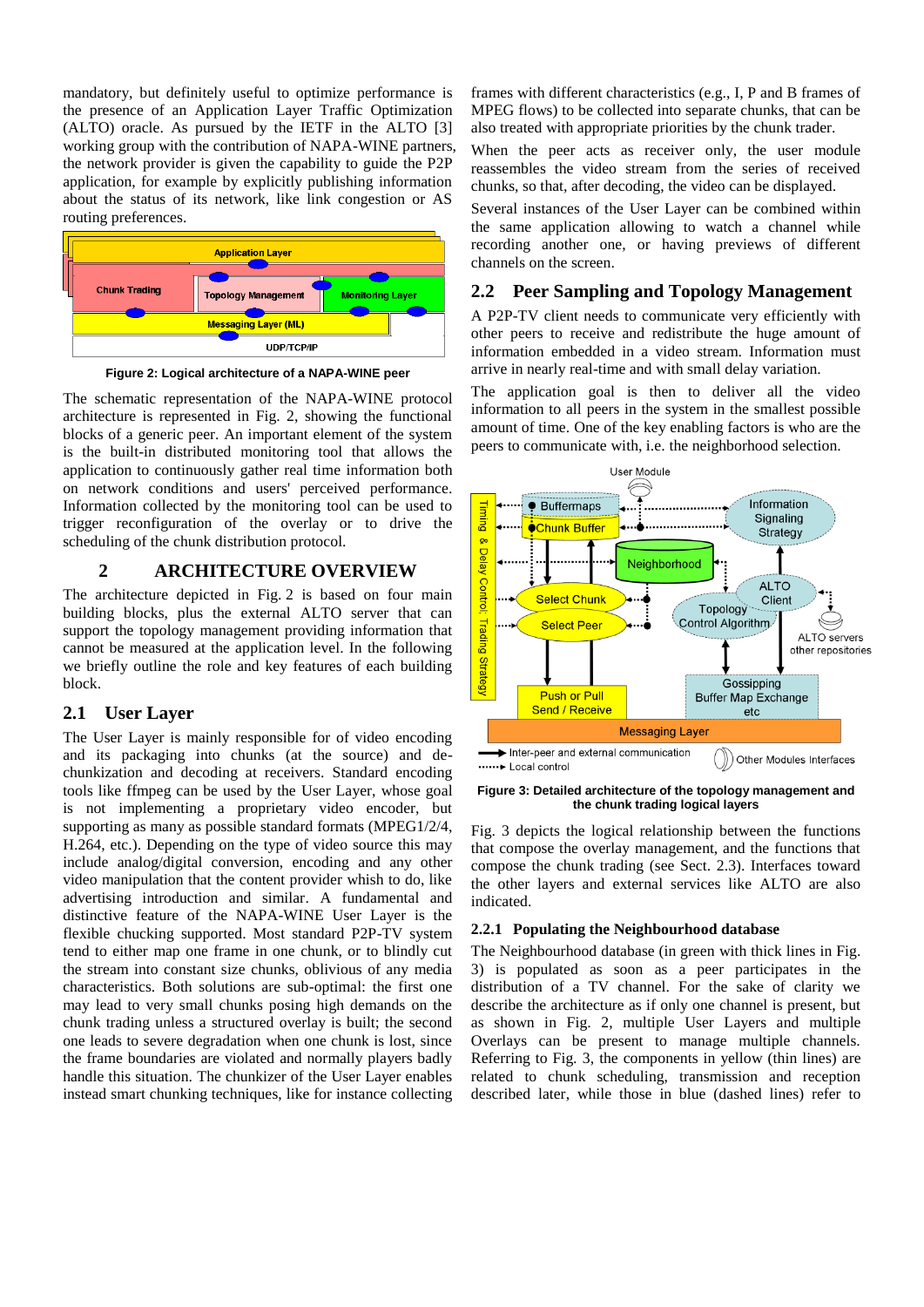topology management and signalling in general (exchange of buffer maps, i.e., the list of chunks available at each peer, availability to service chunks, etc.). The two functionalities interact through the Neighbourhood database as well as the chunk buffer (i.e., the structure where chunks are stored for trading and before playout), and the related buffer maps of neighbors.

The overlay network in P2P systems is the result of a distributed algorithm that builds and maintains the neighbourhood at each peer. When a peer joins the system, it selects an initial set of neighbours, then the set of neighbours of every node in the system is dynamically optimized over time.

The bootstrapping phase can be helped by the source or a web server where the user selects a channel, which can behave as a bit-torrent like tracker. The maintenance of the topology is based on a gossiping protocol like Newscast [4] or Cyclon [5] (both supported and implemented in the NAPA-WINE peers) that enables discovery of peers in the overlay. Once peers are discovered, the optimal topology management is obtained through an ad-hoc implementation of Tman [6], which has been tailored and optimized for live streaming and to interact with ALTO services when needed.

#### **2.2.2 ALTO Support**

The topology management in the NAPA-WINE architecture fully supports ALTO guidance through the integration of an ALTO client within the topology manager (see Fig. 3). Application Layer Traffic Layer Optimization [3, 7] is an innovative approach that enables network operators to save operational costs by reducing the amount of application layer backbone traffic. Essentially, ALTO is a dedicated service, operated by either ISPs, Content providers or by an independent provider, which provides useful network layer information to application layer clients about costs and resources. The IETF has formed a working group and is currently standardizing an ALTO protocol [7, 8]. Fig. 4 (reproduced from [3]) shows the overall idea behind such an ALTO service. Assume that Client 2 in the figure wants to connect to a stream. The gossiping protocol provides Client 2 several candidate peers which can offer the desired stream. In the figure, Client 2 can connect to Client 1 or Client 3. Client 2 queries an ALTO service for guidance on which Client to select. The ALTO service can answer queries based on information provided by the Client's ISP or the Content Provider. Queries can regard the topology, routing state, policies, or operational costs. In the example depicted it is likely that the ALTO service would suggest Client 3 because this Client is physically located in the same network as Client 2 and its choice will reduce inter-AS traffic.

# **2.3 Chunk Trading**

Strictly related to topology management is the problem of chunk trading, which is the reason why the logical blocks have been depicted together in Fig. 3. The goal of chunk trading is receiving the stream smoothly (and with small delay) and to cooperate in the distribution procedure. We assume that

peers are honest and cooperative, since the focus of NAPA-WINE is performance and system optimization, but we are well aware of the problems related to security, privacy, and cooperation in such a system [9].



**Figure 4: ALTO enabled peer selection**

Chunks transferring is the operation that most affects performance and network friendliness. It includes protocol and algorithmic problems. First of all, peers need to exchange information about their current status to enable scheduling decisions. The information exchanged refers to the state of the peer with respect to the flow, i.e., a map of which chunks are needed by a peer to smoothly playout the stream. This task is carried out by the Information Signalling Strategy block in Fig.3. This block is in charge of i) sending buffer maps to other nodes with the proper timing, ii) receiving them from other nodes and merging the information in the local buffer map data base, iii) negotiating if this and other information should be spread by gossiping protocols or not, and to which depth it should spread in the topology.

Besides the buffer map exchange, the signalling includes Offer/Request/Select primitives used to trade chunks. These messages can be piggybacked on chunks for efficiency.

Another key protocol decision is about *Pushing* or *Pulling* information. A chunk is pushed when the peer owning the chunk decides to offer it to some other peer, while it is pulled when a peer needing the chunk requests it from another peer. From a theoretical point of view, as shown in [10], pushing is more effective.

Regardless of the protocol and the signalling strategy used, the core of a scheduler is the algorithm to choose the chunks to be exchanged and the peers to communicate with. Many different strategies have been studied, including both fundamental algorithms and their adaptation to heterogeneous scenarios, multiple sub-streams etc. [10,11,12,13]. The resulting algorithms are available in the prototype to experiment with.

# **2.4 Monitoring Layer**

Beside the information provided by the ALTO Server, both the chunk scheduler and the overlay manager can exploit timely information about the quality of the connectivity between peers collected in real time by the monitoring modules. This includes, but is not limited to, the distance and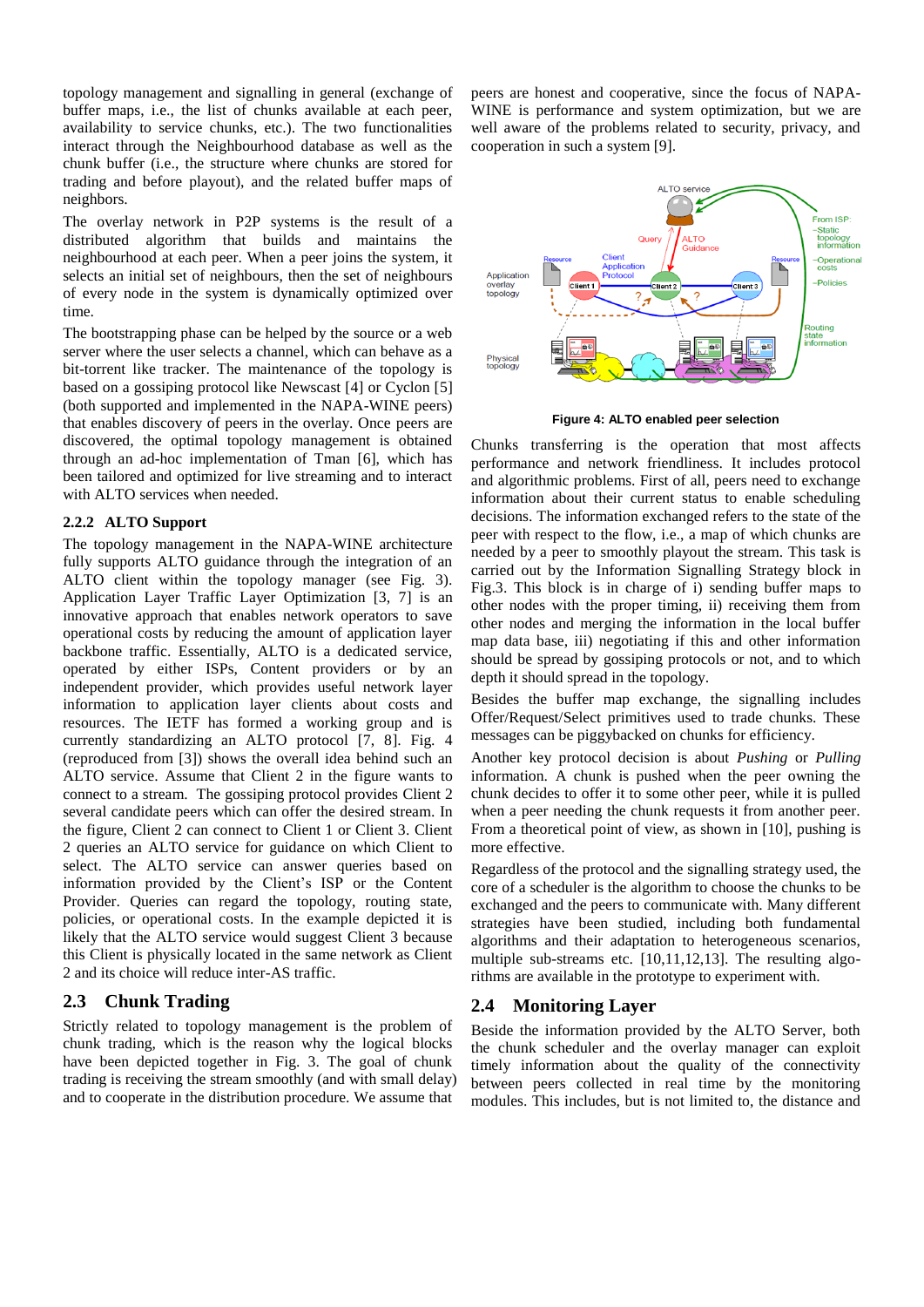the available bandwidth between two peers, or the presence of Network Address Translation (NAT). The Monitoring Layer has two modes of operation: passive and active. Passive measurements are performed by observing the messages that are exchanged between peers. Active measurements, craft special probe messages which are sent to other peers at the discretion of the Monitoring Layer. The design and realization of the Monitoring Module is one of the innovative solutions of NAPA-WINE, as many measures like, available bandwidth in large scale systems, is far from trivial [14].



**Figure 5: Detailed architecture of the monitoring modules.**

#### **2.4.1 Repositories**

"Repositories" are the application level databases where information about each peer is shared with all other peers. Indeed, the information generated by the monitoring module is not only exploited by the local peer, but it is also made accessible to other peers that can benefit from it. The information acquired by each peer is stored locally and shared in the neighborhood database. It is also summarized and exported (published) to other peers or an external repository from which it can be retrieved by other peers, for instance at bootstrapping.

An ALTO service or oracle can be seen as a special case of external repository, which actually are a generalization of the ALTO concept. The local repositories can also be seen as an abstraction of the interaction of the topology management and chunk trading with the monitoring module.

## **2.5 Messaging Layer**

The Messaging Layer (the bottom box in Fig. 3) offers primitives to other modules for sending and receiving data to/from other peers. It provides an abstract interface to transport protocols (UDP/TCP) and the corresponding service access points offered by the operating system by extending their capabilities and providing an application level addressing, i.e., assigning a unique identifier to each peer. For example, it provides the ability to send a chunk to another peer, which has to be segmented and then reassembled to fit into UDP datagrams. The messaging layer also provides an interface to the monitoring module invoked for passive measurements: whenever a message is sent or received an indication will be given to the monitoring module, which can update its statistics. The last important feature of the messaging layer is mechanisms for the traversal of NAT boxes. Network Address Translation allows attaching several Computers to the Internet using only one globally unique IP address. Therefore it is very popular with private customers, who are also the main target audience for P2P TV. However, the presence of a NAT device may prevent peers from establishing connections to other peers. Therefore, special NAT traversal functions are offered by the messaging layer.

#### **3 IMPLEMENTATION STATUS**

The NAPA-WINE project is implementing all the features and logical blocks described in previous sections. The topology management and the chunk trading are implemented offering different instances and algorithms for experimental purposes. This has been obtained by designing a development toolkit and a set of libraries named GRAPES (Generic Resource Aware P2P Environment for Streaming) [15]. GRAPES is entirely written in C so that reuse and linking with any language is easy. It provides a set of building blocks that researchers can use, combine, and modify to test and compare algorithms and architectures, hopefully fostering the development of new ideas an applications. A first release of GRAPES is available at http://imedia.disi.unitn.it/ P2PStreamers/grapes.html.

Other parts, like the Monitoring Layer, are released as stand alone libraries that can be reused also for non-streaming P2P applications.

Several streamers have already been implemented, exploring different algorithms and techniques. Fig. 6 presents a screenshot from one of these streamers, showing the streamed video together with the topology of the overlay, which is obtained applying ALTO guidance to obtain locality. On the left hand side of the figure a monitoring of the local chunk buffer evolution is displayed: during experimental runs, it helps understanding the evolution of the swarm and correlate objective application level metrics (chunks are missing!), with the Quality of Experience (QoE) that a user perceives: degraded video quality, bad audio or motion freezing due to frame synchronization errors.

Strictly related to the QoE evaluation, a set of tools, named PSNR Tools (available at http://imedia.disi.unitn.it/QoE/) have been developed to evaluate the objective quality of video in terms of PSNR (Peak Signal to Noise Ratio) and other similar measures reconstructing the video stream starting from a trace of received chunks and comparing it to the original non-encoded video. These tools can be used both in conjunction with the actual applications (provided that the original video stream is somehow available, e.g., by sending the trace of received/missed chunks back at the source) or coupled with the simulators developed for early algorithmic testing in NAPA-WINE, as done in [17].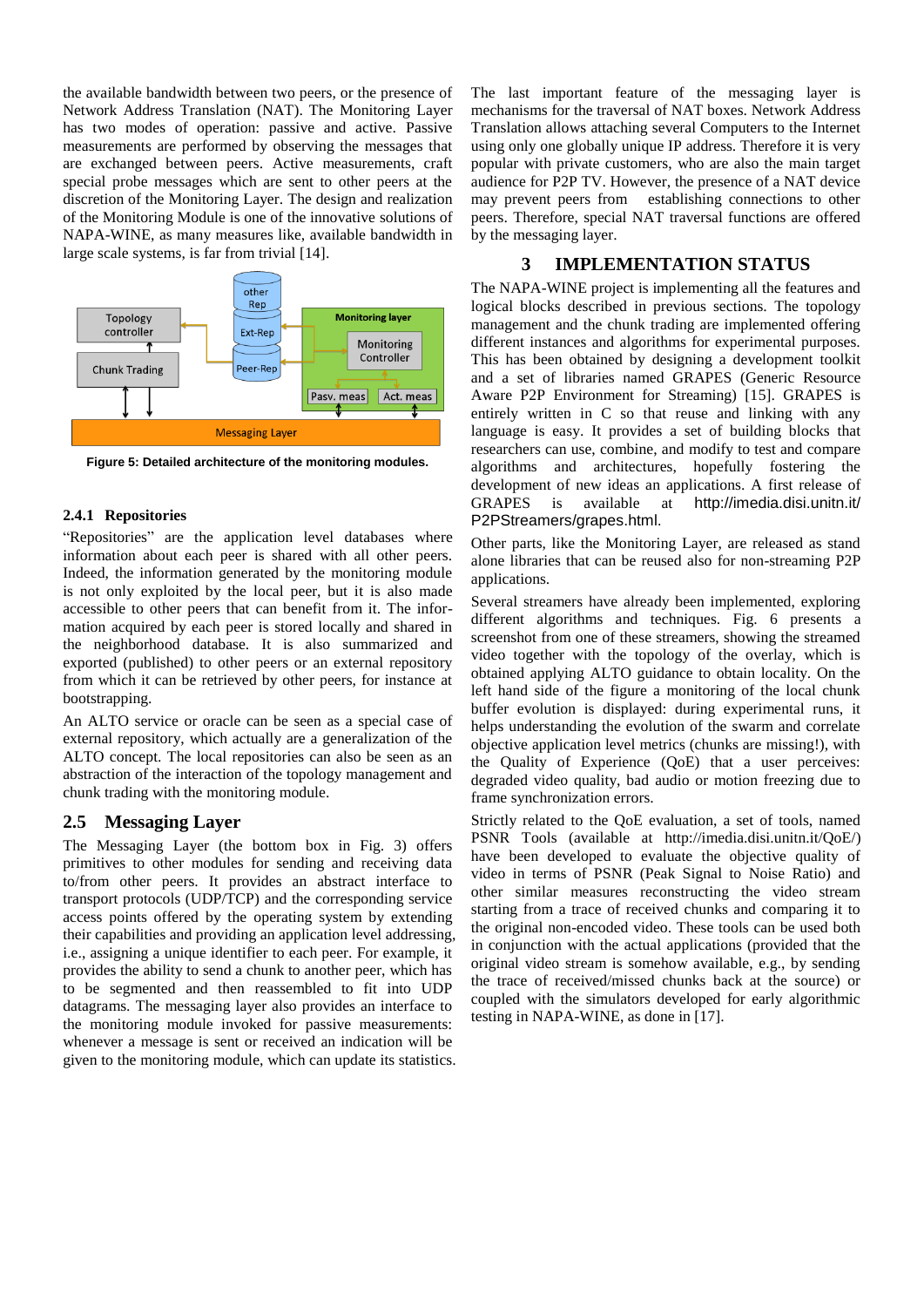

**Figure 6: A Screenshot from a running peer showing the video, the topology of a the swarm exploiting locality from ALTO guidance (low left box), and the status of the local chunk buffer evolving in time**

#### **4 CONCLUSION AND DISCUSSION**

Video Streaming applications exploiting the P2P communication paradigm are a commercial reality, but their overall architecture is still biased by file-sharing applications and they operate without any coordination with the IP network, often resulting in poor, even wasteful resource usage. This will prevent them to support High Quality TV in the future, or to make the transition to High Definition, which will require several Mbit/s per peer.

This paper has discussed the NAPA-WINE architecture for a P2P-TV system, which is under development in the project with the goal of efficiency and cooperation between the application and both the network operators and the content providers. Prototypes of the peers and system are already running on the Internet and are demonstrated at major venues [18,19]. The key features are the presence of continuous monitoring and control of the overlay, obtained also with ALTO support, whose oracle enables the exchange of information between the network and the application.

The overlay topology management and the chunk scheduling of information have been identified as important features for the application to be network-friendly. The first function enables building efficient and rational overlay topologies that are correctly mapped on top of the transport network structure (e.g., considering minimal number of hops between neighbours, locality w.r.t. Autonomous Systems, etc.). The

second function guarantees that the network capacity is exploited without waste (e.g., by minimizing retransmissions and pursuing an efficient distribution of chunks, etc.).

The software and prototypes implemented in the NAPA-WINE project are made available as software libraries under GPL or LGPL license: they are evolving and are freely downloadable from the project or partners web sites.

#### **Acknowledgments**

We are deeply in debt with all the people and partners involved in NAPA-WINE and contributing to the project success with their work and research.

#### **References**

[1] L.Jiangchuan, S.G.Rao, L. Bo, H.Zhang, "Opportunities and Challenges of Peer-to-Peer Internet Video Broadcast." *Proceedings of the IEEE*, Vol.96, no.1, pp.11-24, Jan. 2008.

[2] V. Aggarwal, A. Feldmann, C. Scheideler, "Can ISPS and P2P users cooperate for improved performance?" *SIGCOMM Comput. Commun.Rev*. Vol.37, N.3, pp.29-40, Jul. 2007.

[3] J.Seedorf, S.Kiesel, M.Stiemerling, "Traffic Localization for P2P Applications: The ALTO Approach." *IEEE P2P 2009*, Seattle, WA, Sept. 2009.

[4] M. Jelasity, R. Guerraoui, A.-M. Kermarrec, M. van Steen, "The peer sampling service: Experimental evaluation of unstructured gossip-based implementations," *Middleware 2004*, LNCS 3231, Springer-Verlag.

[5] S. Voulgaris, D. Gavidia, M. Van Steen, "CYCLON: Inexpensive membership management for unstructured P2P overlays," *Journal of Network and Systems Management*, 13(2):197–217, 2005.

[6] M. Jelasity, A. Montresor, O. Babaoglu, "T-man: Gossip-based fast overlay topology construction," *Comput. Netw*., 53(13):2321–2339, 2009.